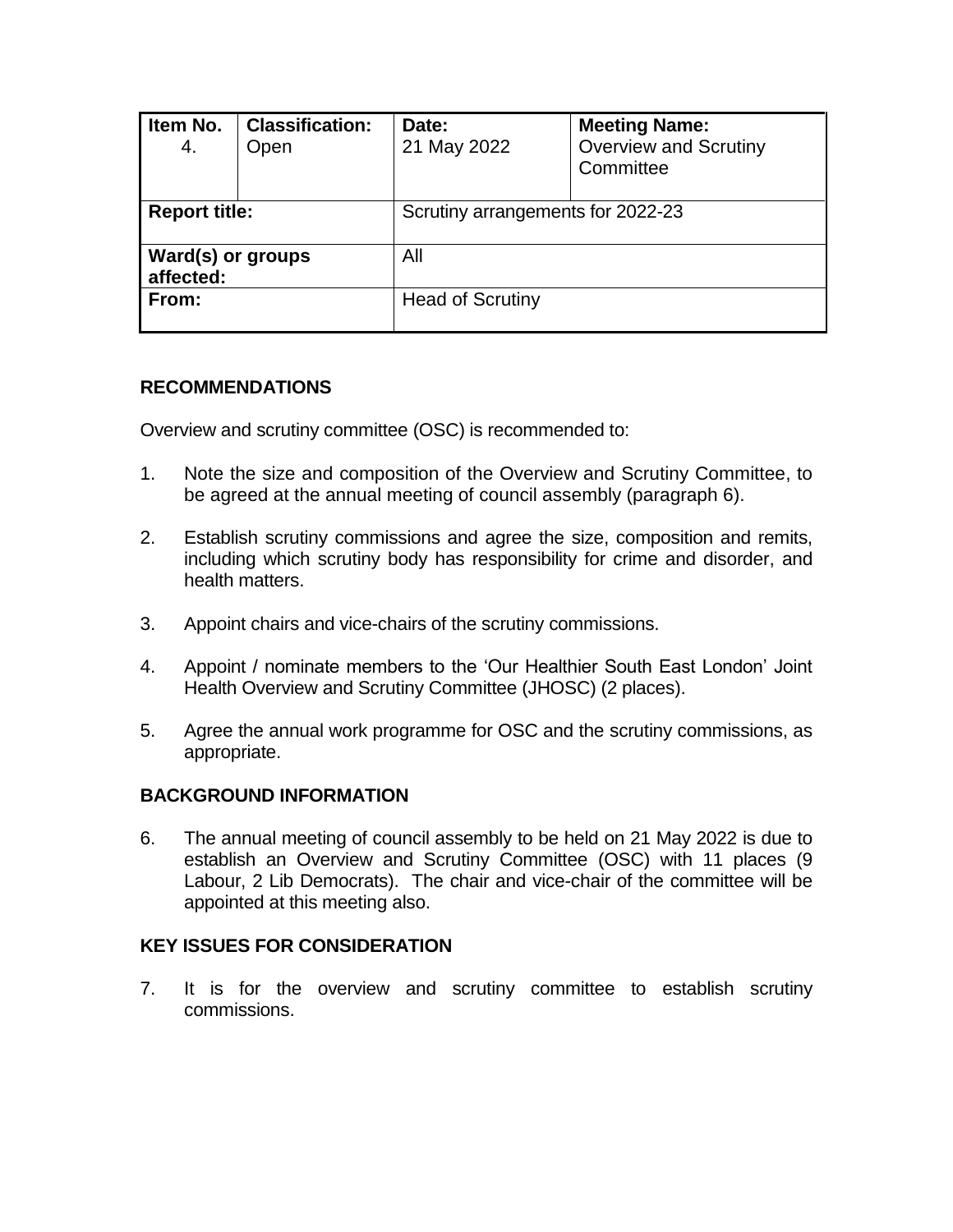- 8. OSC is asked to:
	- Establish commissions for 2022/23 and agree the size, composition and remit,
	- Appoint the chairs and vice-chairs for the commissions,
	- Determine whether scrutiny of crime and disorder, and health matters are allocated to commissions or retained by OSC.
	- Nominate to any JHOSCs
	- Agree the annual work programmes
- 9. In 2021/22, four commissions were established, Education and Local Economy Scrutiny Commission, Environment Scrutiny Commission, Health and Social Care Scrutiny Commission, and Housing and Community Engagement Scrutiny Commission.
- 10. In 2021/22 the scrutiny commissions were established with seven seats (5 Labour seats / 2 Liberal Democrats seats). Based on the new political balance of the council and the proportionality rules, it is being recommended that the scrutiny commissions are established with the same composition as in 2021/22 (5 L / 2 LD).
- 11. Political groups are entitled to nominate up to an equal number of reserve members as the number of seats they hold on the scrutiny commissions.
- 12. The overview and scrutiny committee and any commission dealing with education functions shall include in its membership the following voting representatives
	- a) One church of England diocese representative
	- b) One Roman Catholic diocese representative
	- c) Two duly elected parent governor representatives.
- 13. In addition, the overview and scrutiny committee and its commissions may appoint a number of people as non-voting co-opted members, with approval of the chair and vice-chair of the overview and scrutiny committee.
- 14. Scrutiny commission co-opted member places in 2021/22 were:
	- a. Education and Local Economy Scrutiny Commission:

Education matters - voting co-opted members, Church of England diocese and Roman Catholic diocese representatives, two elected parent governor representatives.